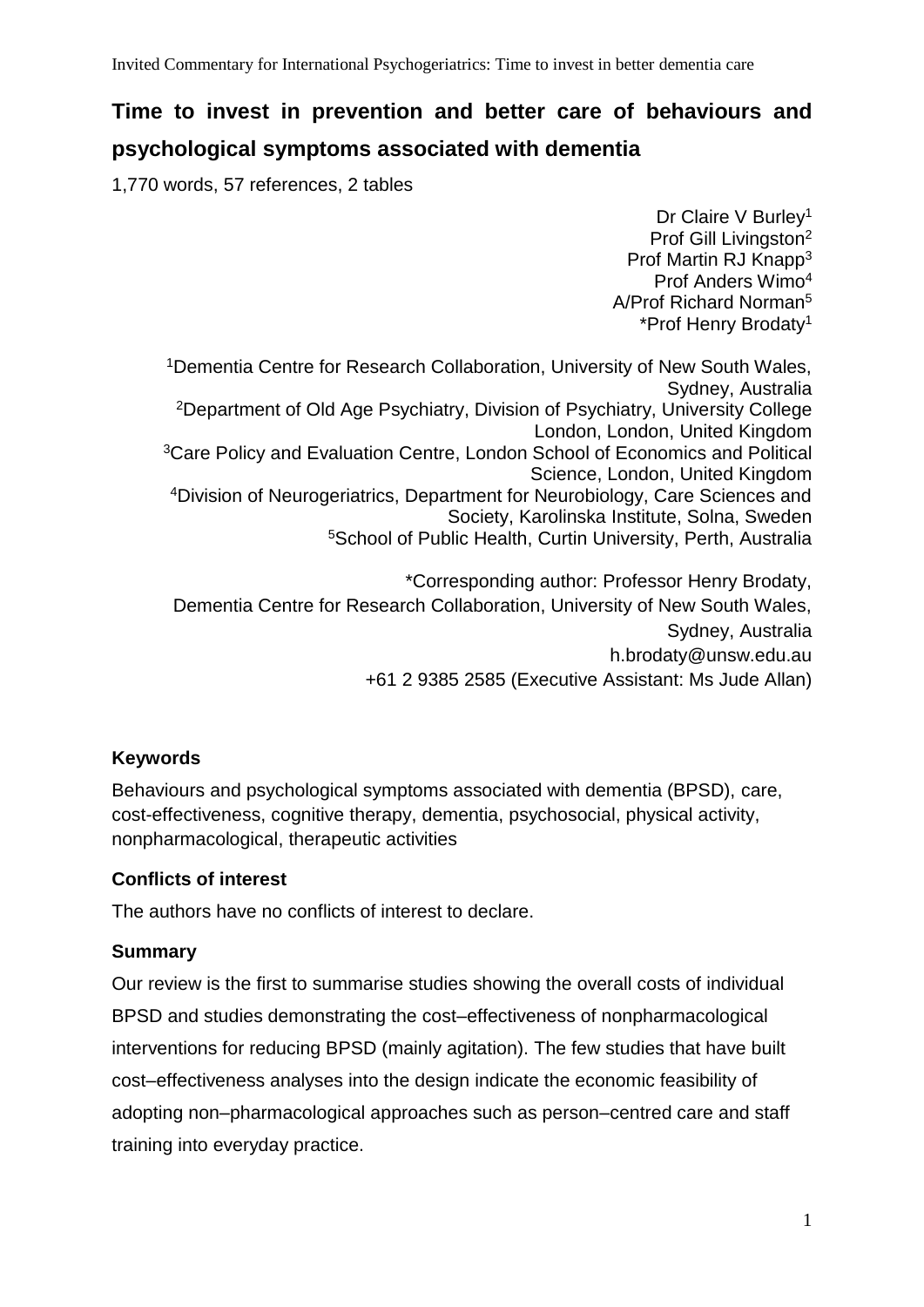While dementia is defined as cognitive decline leading to functional impairment, behaviours and psychological symptoms (BPSD; also referred to as 'neuropsychiatric symptoms', 'changed behaviours', 'behavioural and psychological symptoms of 4 dementia', 'responsive behaviours'; see Cunningham and colleagues)<sup>1</sup> which become almost universal as dementia becomes more severe, often cause more distress to people with dementia and their families and account for much of the cost (see Lancet 7 commission).<sup>2</sup> Symptoms comprise aggression, agitation, anxiety, apathy, depression, disinhibited behaviours, nocturnal disruption, psychotic symptoms, vocally disruptive behaviours, and wandering.

 Behaviours and psychological symptoms are a key driver of the rapidly escalating social and economic costs of dementia globally. This paper poses the question: Do the economic benefits of non–pharmacological approaches in preventing and managing BPSD outweigh the costs?

 The rising prevalence of dementia (currently 50 million people worldwide, estimated to reach 82 million by 2030 and 152 million by 2050; [www.alz.co.uk/research/statistics\)](http://www.alz.co.uk/research/statistics) leads to rapidly increasing costs (currently over US \$1 trillion, estimated to reach \$2 19 trillion by 2030, to which BPSD have been shown to contribute over 25% of total indirect and 35% of total direct annual costs (i.e., \$2,665 and \$1,450 respectively in 21 an individual patient) of care in an Israeli community setting.<sup>4</sup> This may not be 22 surprising as BPSD are ubiquitous, affecting up to 90% of people during the course of 23 dementia and strongly correlate with functional and cognitive impairment.<sup>5,6</sup> They also 24 cause family and carer partner distress, which predicts loss of independence,<sup>7</sup> early 25 care home admission, $8,9,10$  higher use of emergency department<sup>11</sup> and other health 26 facilities;<sup>12</sup> as well as requiring direct care<sup>4,13</sup> in care facilities and the community.<sup>14</sup>

 The contribution of agitation to dementia costs has been reported to increase informal 29 care costs in a homecare setting<sup>15</sup> by 17% and increase overall costs<sup>16,17</sup> by 22%. In care homes agitation accounts for 44% of excess costs on top of the costs of the home itself;<sup>18–20</sup> indicating that calculated costs depend on the setting and increase in a dose–dependent manner with symptom severity (i.e., higher scores on the 33 neuropsychiatric inventory (NPI); see also Herrmann<sup>21</sup> and Gustavsson<sup>14</sup> and colleagues).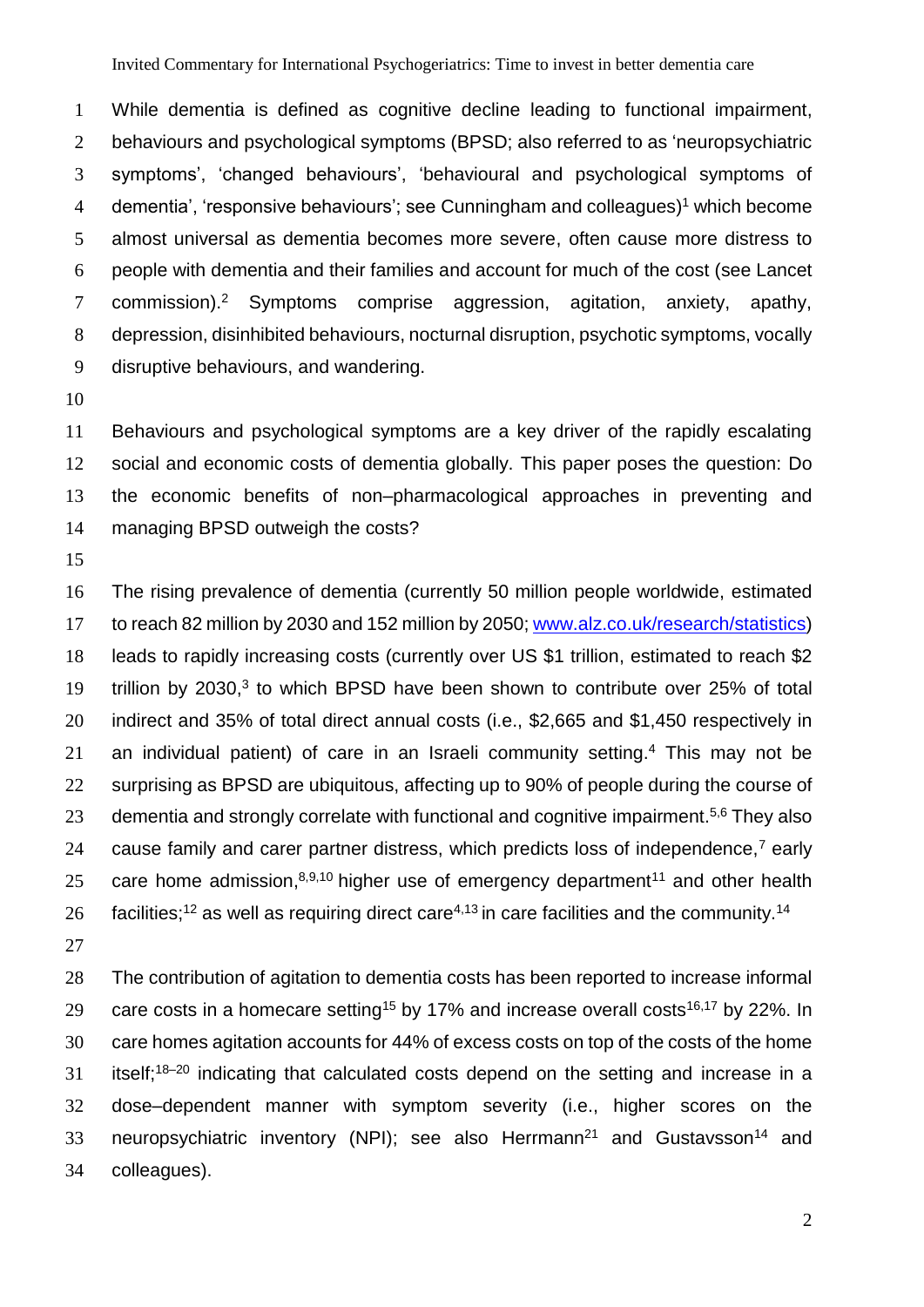Evidence is accumulating that nonpharmacological (also known as psychosocial) 3 interventions and person–centred care can reduce agitation and other behaviours.<sup>2,22</sup> Yet there are difficulties in sustaining implementation and change in practice beyond the period of the intervention.<sup>18</sup> This is perhaps because implementing change takes time, practice and additional support as these approaches are not built into the care environment. There may also be concerns about cost and staff time, driven by insufficient awareness of studies that have focused specifically on cost analysis of BPSD and demonstrated the potential savings that can be made by investing in treatments that are symptom targeted and individualised (i.e., person–centred). Without a strong case for intervention– and cost–effectiveness, resistance to implementing change remains high, from managers and care workers at the local level, to policy makers, political leaders and societies at the macro–level.

 We reasoned that demonstration of cost–effectiveness could further incentivise governments, funders and service providers to invest in practice change and the implementation of effective person–centred approaches. We reviewed the literature to calculate monetary costs of individual BPSD and their management, in order to determine whether there was evidence of financial benefits to convince policy makers and service providers to change practices to reduce BPSD.

#### **Nonpharmacological interventions for BPSD**

 Nonpharmacological interventions, including well powered randomised controlled trials (RCTs), shown to be effective in reducing BPSD include: person–centred 26 care,<sup>23–26</sup> reminiscence–based approaches,<sup>27,28</sup> aerobic and resistance exercise,<sup>29</sup> 27 music,  $30,31$  use of a robotic or soft seal,  $32,33$  humour therapy,  $34,35$  and educational  $\pm$  training.<sup>36,37</sup> Specifically, person–centred care led to improvements in agitation revealed with the Cohen–Mansfield Agitation Inventory (CMAI) or Neuropsychiatric Inventory (NPI), reminiscence therapy improved apathy and depression measured using the Apathy Evaluation Scale (AES) and the Cornell Scale for Depression in Dementia (CSDD), and physical activity improved depression (determined with 33 CSDD) and other BPSD (see Livingston and colleagues<sup>2</sup>).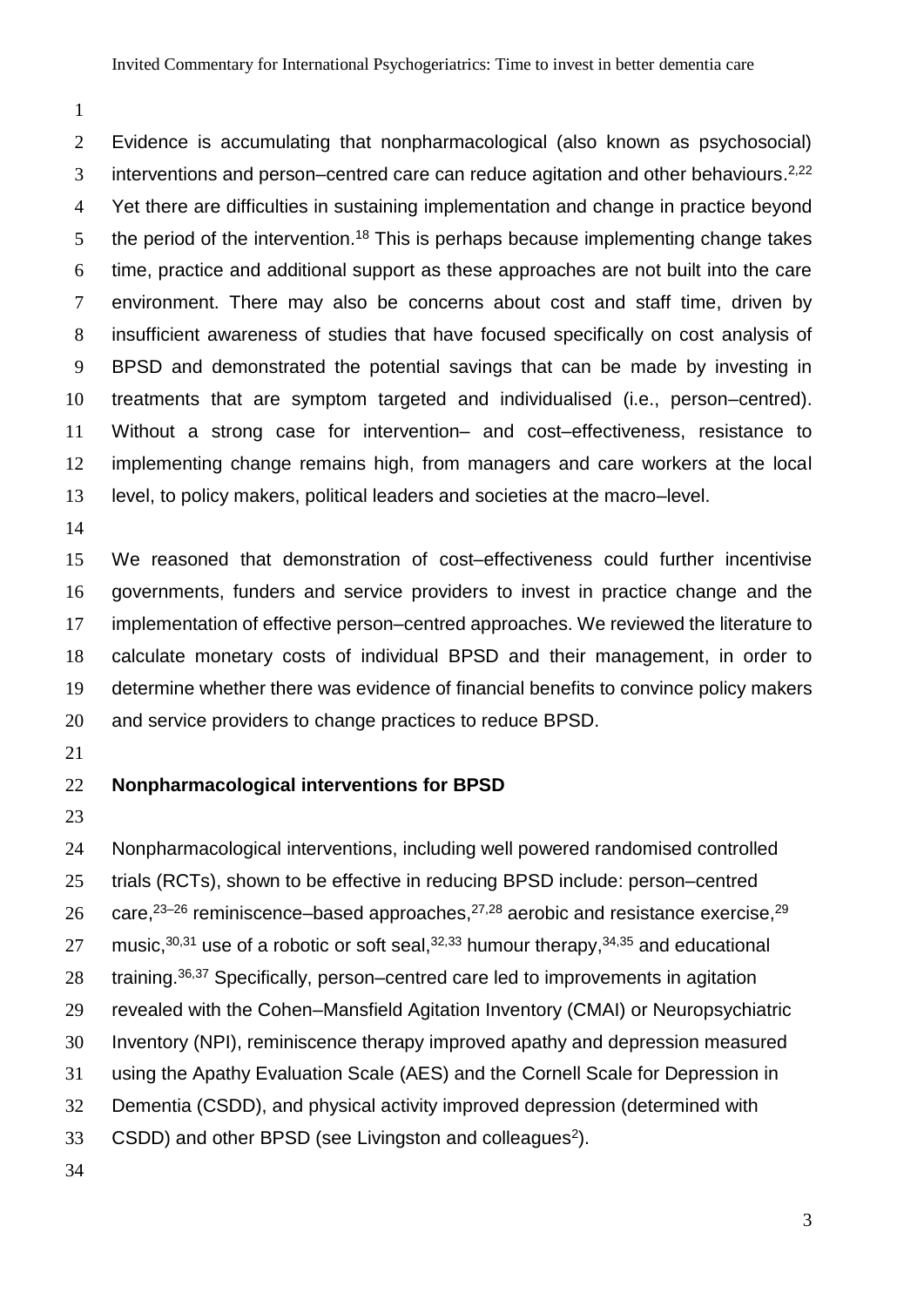Barriers to adoption of these practices include the heterogeneity of interventions, the lack of rigour in their evaluation and concerns surrounding cost, resources and staff time. Cost–effectiveness analyses can illustrate how an outcome may (or may not) be desirable, despite what may otherwise be perceived as involving high costs. Simplistically this involves identifying the associated benefits of the intervention as well as the associated costs and subtracting the costs from the benefits. This approach is crucial (rather than focusing only on cost savings) given that to care effectively for people living with dementia and BPSD, competent and confident trained healthcare workers and adequate staff numbers are essential.

#### **Costing BPSD**

 Cross–sectional, prospective and longitudinal studies have investigated costs of BPSD (usually agitation) and have used either group comparison approaches (i.e. based on dementia severity) or linear regression approaches to determine costs per unit increase on an individual symptom measure (see Table 1 for summary). Caution should be taken when interpreting findings from cross–sectional studies due to unclear causal mechanisms. We have focused primarily on prospective and longitudinal studies. Costs of BPSD differ between community, clinic, hospital and residential 20 settings in line with differences in dependency levels and costs of care.<sup>38</sup> Costs are generally calculated using used a general linear mixed model including relevant covariates to estimate main predictors of costs.

 In a 1–year prospective study of resource utilisation, a 1–point increase in agitation 25 determined by the NPI resulted in an increase in costs of US\$30 per month, $^{21}$  where total cost of care was calculated to be US \$1,298 per month. Other studies have reported between 1·6 – 17% increase in costs per 1–point increase on the total NPI in 28 a community setting.  $15,39-41$  Some studies have considered variability and used standard deviations to compute costs where an increase of one standard deviation in 30 NPI severity translated into a  $6\%$  and  $8.8\%$  increase in costs.<sup>14,38</sup> While studies tend to focus on agitation, one study found apathy and hallucinations were the biggest 32 contributors and significantly increased costs (p=0.0016 and p<0.0001 respectively).<sup>38</sup>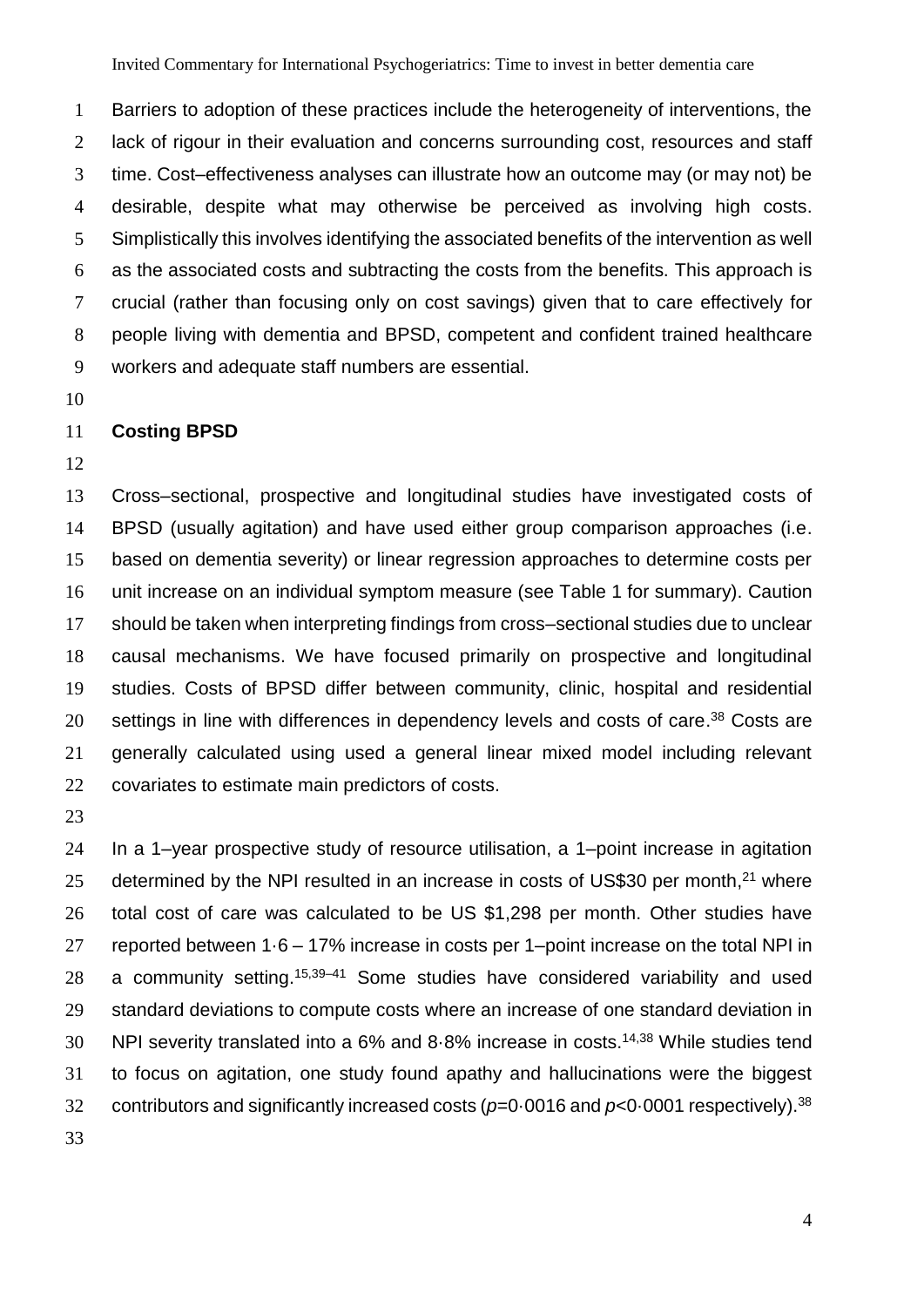Several intervention studies have calculated cost–effectiveness analyses in this area. 2 In these, they calculated an incremental cost–effectiveness ratio (ICER). The ICER is calculated as the difference in total cost between two intervention groups, divided by the difference in outcome measures (e.g., agitation measured using CMAI or NPI) 5 between the two intervention groups (see Table 2 for summary).<sup>25,32,42,43</sup> 'Willingness to pay' for additional units of outcome has also been included in calculations to plot 7 cost–effectiveness acceptability curves (CEACs)<sup>44</sup> and determine if, from a societal perspective, an intervention is effective by leading to a clinically meaningful improvement in BPSD. For example, D'Amico and colleagues' study calculated a clinically meaningful reduction in NPI (i.e., three points) to cost £1,263 and calculated a willingness to pay £500 per increment improvement (i.e., per 1–point decrease in NPI score) would mean the probability of exercise being cost–effective would be 13 higher than 80 percent.<sup>45,46</sup>

 In a systematic review of worldwide studies costing individual BPSD<sup>18</sup> the cost of 30 interventions that had a significant impact on agitation was calculated, 11 of which used the CMAI. In total, health and social care costs in people without clinically significant symptoms in NPI agitation over three months were calculated to be around £7,000 compared to £15,000 for those with the most severe levels of agitation. The incremental cost per unit reduction in CMAI score following therapeutic activities was 21 reported to be £162 for Montessori–based activities<sup>47</sup> and £3,480 for a highly 22 structured programme of sensorimotor activities.<sup>48</sup> The cost per unit were calculated 23 for music therapy<sup>49</sup> at £4 and sensory interventions using acupressure<sup>50,47</sup> at £24 and £143 respectively. Training paid caregivers in person–centred care or communication 25 skills<sup>25,51,52</sup> was costed at £6, £42 and £62 respectively per unit reduction in CMAI.

27 The main health outcome measure used by the National Institute for Health and 28 Clinical Excellence (NICE) and many other national reimbursement authorities is the quality–adjusted life–year (QALY). A QALY is a unit that combines both quantity (length) of life and health–related quality of life into a single measure of health gain 31 (NICE guidelines 2008,<sup>53</sup> page 17). Cost–effectiveness is also often calculated considering improvements in quality of life. An RCT of an intervention to consider and address needs of residents with agitation and improve communication did not improve 34 agitation but was cost–effective in improving quality of life.<sup>19</sup> Livingston and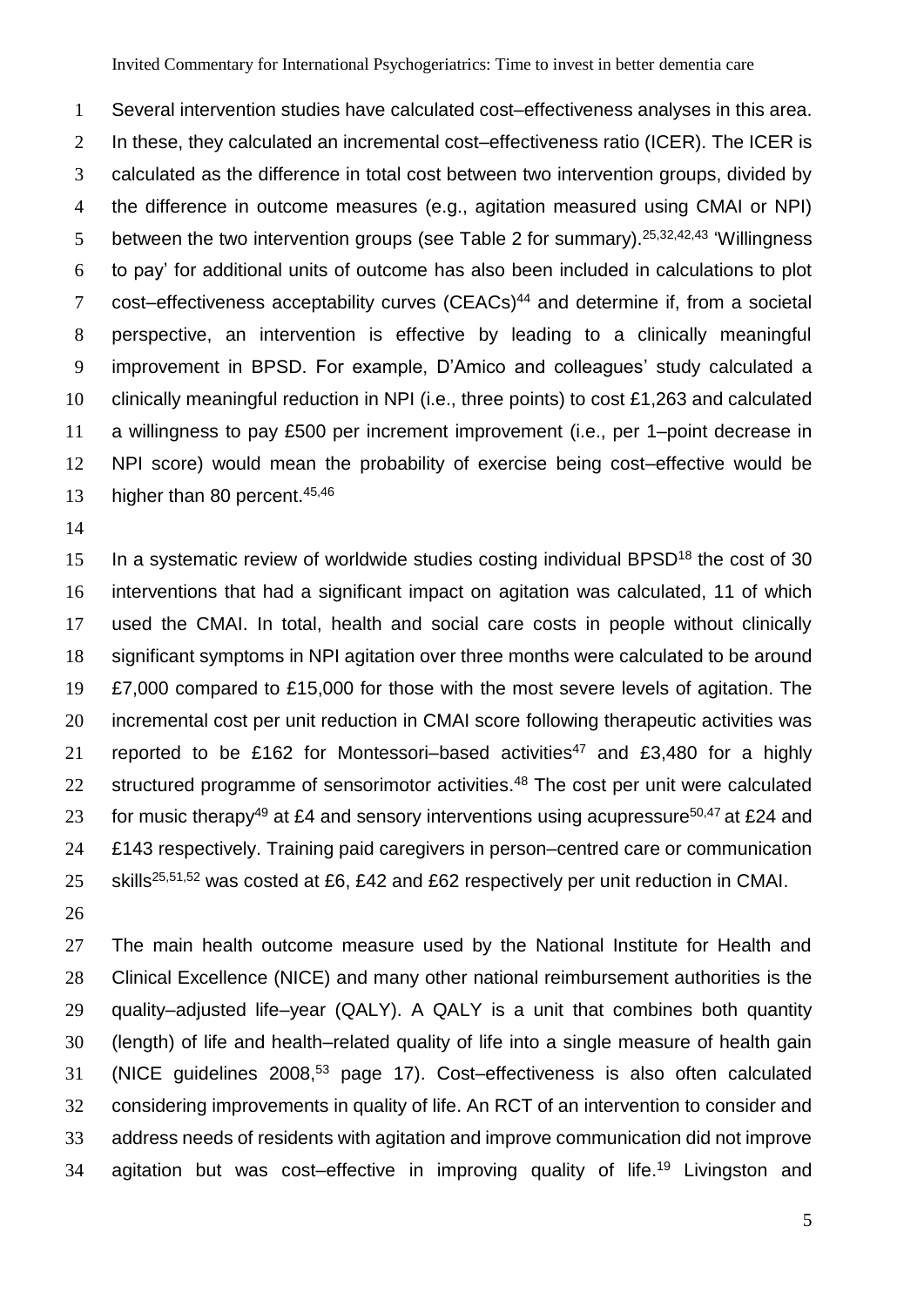1 colleagues<sup>18</sup> measured cost–effectiveness as the mean QALYs gained per patient accrued to the intervention multiplied by the decision–makers' maximum willingness to pay for a QALY, minus the mean incremental cost per patient for the intervention (termed net monetary benefits (NMBs)). This model converts the gain or loss in outcomes associated with the intervention into monetary units and subtracts the associated cost of the intervention to determine cost–effectiveness (NMB>0 represents good value for money). A willingness to pay £20,000 for a QALY (see UK 8 NICE guidelines,<sup>53</sup> page 18) equated to an 82 percent probability of being cost-9 effective.<sup>18</sup> QALYs are frequently used to access health outcomes and are used in calculating ICER, though have several limitations in the field of dementia research and the clinical relevance of quality of life measures (i.e., QALYs) has been questioned.

13 Methodological inconsistencies and the techniques used to value informal care<sup>39</sup> make it difficult to compare findings across studies. Despite the variability in calculations and reporting approaches of symptom costs, all studies demonstrate that BPSD contribute significantly to the overall costs of dementia care. There is a general focus on agitation; costing of other symptoms is lacking apart from one study 18 on apathy<sup>21</sup> even though other symptoms such as apathy, anxiety and depression 19 can cause significant distress,<sup>10</sup> which would likely impact on costs. Other studies 20 using person–centred and staff training approaches $23,26,55$  have reported cost– 21 effectiveness though have not costed symptoms separately.<sup>26,54,56</sup> A UK study found 22 significant improvements in quality of life and BPSD in people living with dementia 23 following the intervention.<sup>23,54</sup> However, improvements in BPSD were not observed in people with young-onset dementia in a Dutch study; possibly due to overlap between the intervention and specialised methods of care already in use for 26 treatment as usual.<sup>55</sup>

#### **Time for action**

 Barriers to achieving better value for money in dementia care include reluctance to implement evidence, poor coordination of health and social care provision and 33 financing<sup>57</sup> Evidence is presented of monetary costs of BPSD and of benefits of interventions. The few studies that have built cost–effectiveness analyses into their design indicate the economic feasibility of adopting non–pharmacological approaches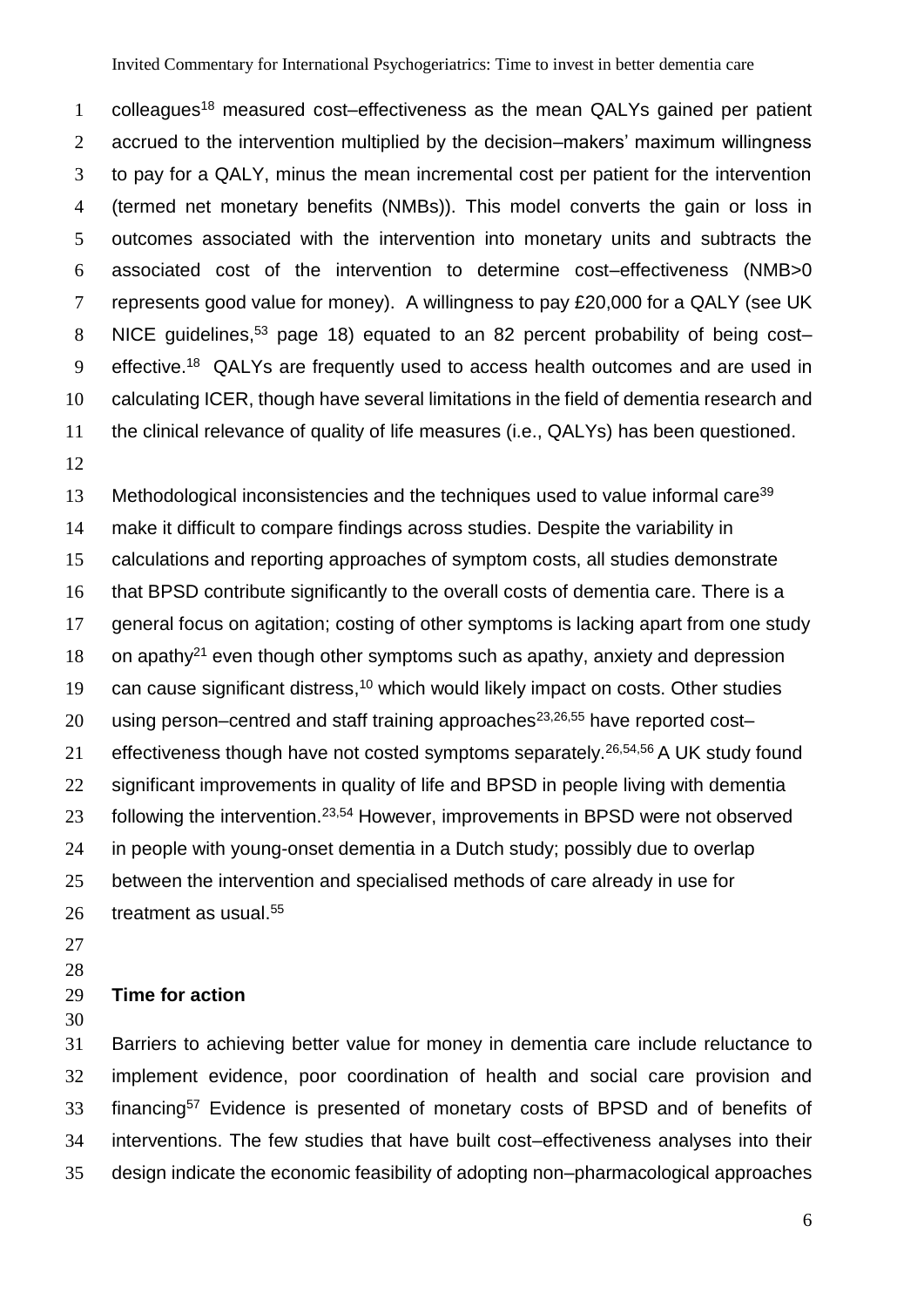Invited Commentary for International Psychogeriatrics: Time to invest in better dementia care

- such as person–centred care into everyday practice. This will require change in
- attitudes and care practice.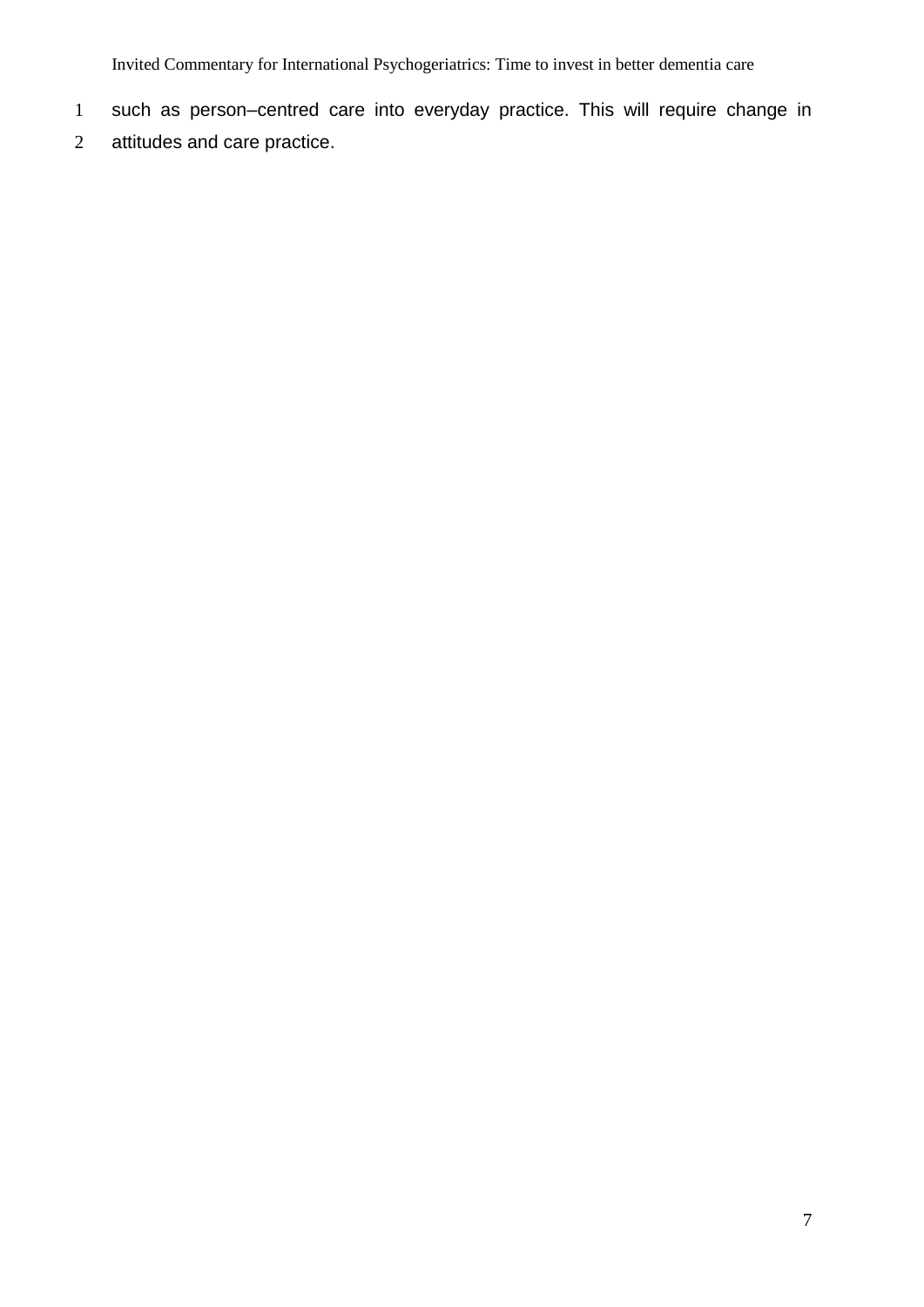## **References**

- 1. Cunningham C, Macfarlane S, Brodaty H. Language paradigms when behaviour changes with dementia:# BanBPSD. *International Journal of Geriatric Psychiatry* 2019; **34**(8):1109–1113.
- 2. Livingston G, Sommerlad A, Orgeta V, Costafreda SG, Huntley J, Ames D, et al. Dementia prevention, intervention, and care. *The Lancet Commissions* 2017;**390**(10113):2673–734.
- 3. Wimo A, Guerchet M, Ali G–C, Wu Y–T, Prina AM, Winblad B, et al. The worldwide costs of dementia 2015 and comparisons with 2010. *Alzheimer's & Dementia* 2017;**13**(1):1–7.
- 4. Beeri MS, Werner P, Davidson M, Noy S. The cost of behavioral and psychological symptoms of dementia (BPSD) in community dwelling Alzheimer's disease patients. *International Journal of Geriatric Psychiatry* 2002;**17**(5):403–8.
- 5. Brodaty H, Draper B, Saab D, Low LF, Richards V, Paton H, et al. Psychosis, depression and behavioural disturbances in Sydney nursing home residents: prevalence and predictors. *International Journal of Geriatric Psychiatry* 2001;**16**(5):504–12.
- 6. Cerejeira J, Lagarto L, Mukaetova–Ladinska E. Behavioral and psychological symptoms of dementia. *Frontiers in Neurology* 2012;**3**:73.
- 7. Åkerborg Ö, Lang A, Wimo A, Sköldunger A, Fratiglioni L, Gaudig M, et al. Cost of dementia and its correlation with dependence. *Journal of Aging and Health* 2016;**28**(8):1448–64.
- 8. Maust DT, Kales HC, McCammon RJ, Blow FC, Leggett A, Langa KM. Distress associated with dementia–related psychosis and agitation in relation to healthcare utilization and costs. *The American Journal of Geriatric Psychiatry* 2017;**25**(10):1074–82.
- 9. Belger M, Haro JM, Reed C, Happich M, Argimon JM, Bruno G, et al. Determinants of time to institutionalisation and related healthcare and societal costs in a community–based cohort of patients with Alzheimer's disease dementia. *The European Journal of Health Economics* 2018;**20**(3):343–355.
- 10. Feast A, Moniz–Cook E, Stoner C, Charlesworth G, Orrell MJIp. A systematic review of the relationship between behavioral and psychological symptoms (BPSD) and caregiver well–being. *International Psychogeriatrics* 2016;**28**(11):1761–74.
- 11. Guterman EL, Allen IE, Josephson SA, Merrilees JJ, Dulaney S, Chiong W, et al. Association Between Caregiver Depression and Emergency Department Use Among Patients With Dementia. *JAMA Neurology* 2019; doi: 10.1001/jamaneurol.2019.1820.
- 12. Aigbogun MS, Stellhorn R, Hartry A, Baker RA, Fillit H. Treatment patterns and burden of behavioral disturbances in patients with dementia in the United States: a claims database analysis. *BMC Neurology* 2019;**19**(1):33.
- 13. Brown L, Hansnata E, La HA. *Economic Cost of Dementia in Australia.* Alzheimer's Australia, Canberra. 2017.
- 14. Gustavsson A, Brinck P, Bergvall N, Kolasa K, Wimo A, Winblad B, et al. Predictors of costs of care in Alzheimer's disease: a multinational sample of 1222 patients. *Alzheimer's & Dementia* 2011;**7**(3):318–27.
- 15. Costa N, Wübker A, De Mauléon A, Zwakhalen SM, Challis D, Leino–Kilpi H, et al. Costs of care of agitation associated with dementia in 8 European countries: results from the RightTimePlaceCare study. *JAMDA* 2018;**19**(1):95.e1–e10.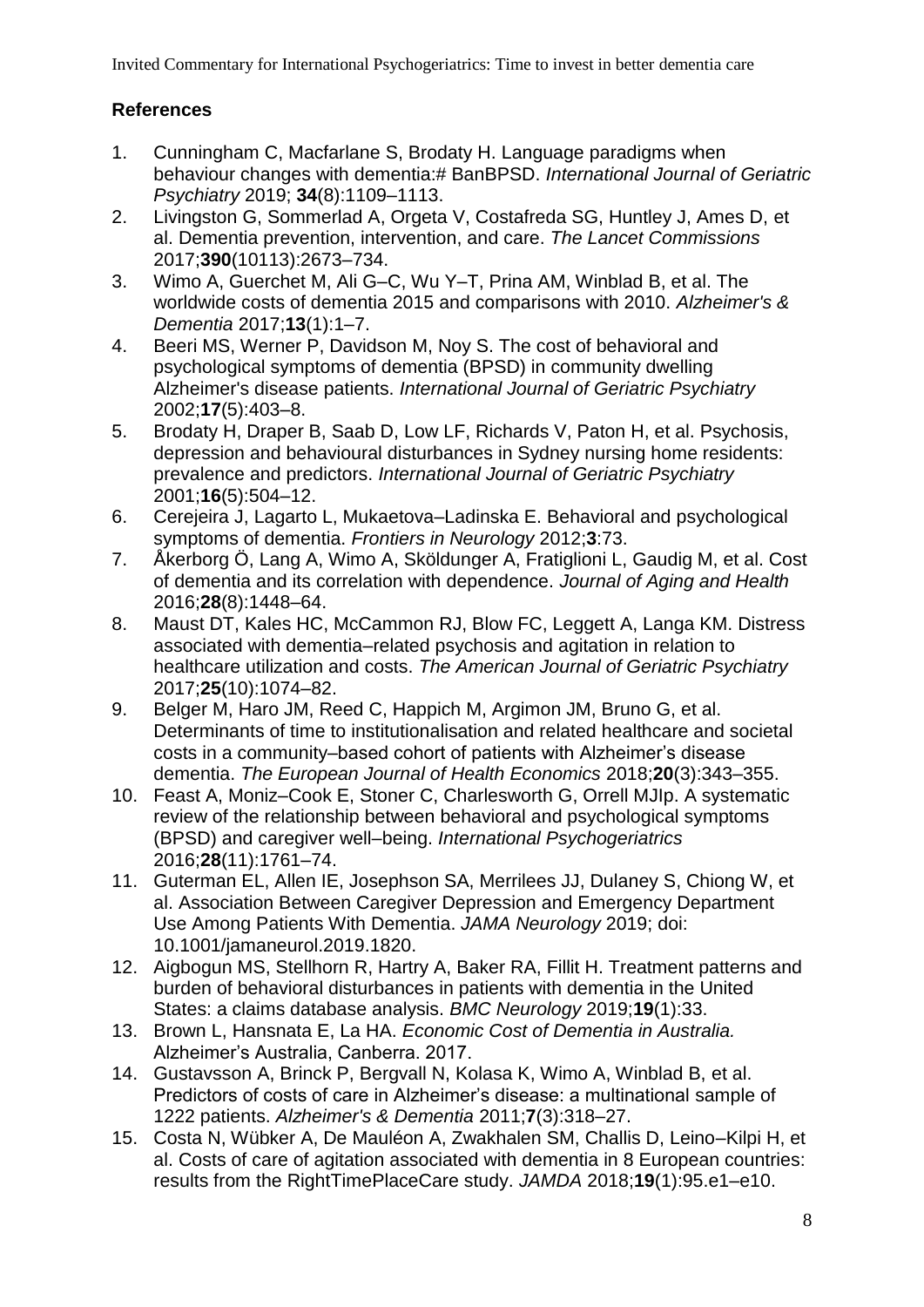- 16. Morris S, Patel N, Baio G, Kelly L, Lewis–Holmes E, Omar RZ, et al. Monetary costs of agitation in older adults with Alzheimer's disease in the UK: prospective cohort study. *BMJ Open* 2015;**5**(3):e007382.
- 17. Sköldunger A, Wimo A, Sjögren K, Björk S, Backman A, Sandman PO, et al. Resource use and its association to cognitive impairment, ADL functions, and behavior in residents of Swedish nursing homes: Results from the U‐Age program (SWENIS study). *International Journal of Geriatric Psychiatry* 2019;**34**:130–6.
- 18. Livingston G, Kelly L, Lewis–Holmes E, Baio G, Morris S, Patel N, et al. A systematic review of the clinical effectiveness and cost–effectiveness of sensory, psychological and behavioural interventions for managing agitation in older adults with dementia. *Health Technology Assessment (Winchester, England)* 2014;**18**(39):1–226, v–vi.
- 19. Livingston G, Barber J, Marston L, Stringer A, Panca M, Hunter R, et al. Clinical and cost–effectiveness of the managing agitation and raising quality of life (MARQUE) intervention for agitation in people with dementia in care homes: a single–blind, cluster–randomised controlled trial. *The Lancet Psychiatry* 2019;**6**(4):293–304.
- 20. Panca M, Livingston G, Barber J, Cooper C, La Frenais F, Marston L, et al. Healthcare resource utilisation and costs of agitation in people with dementia living in care homes in England–The Managing Agitation and Raising QUality of LifE in Dementia (MARQUE) study. *Plos One* 2019;**14**(2):e0211953.
- 21. Herrmann N, Lanctôt KL, Sambrook R, Lesnikova N, Hébert R, McCracken P, et al. The contribution of neuropsychiatric symptoms to the cost of dementia care. *International Journal of Geriatric Psychiatry* 2006;**21**(10):972–6.
- 22. Burns K, Jayasinha R, Tsang R, Brodaty H. *Behaviour Management: A Guide to Good Practice, Managing Behavioural and Psychological Symptoms of Dementia* 2012. Dementia Centre for Research Collaboration, University of New South Wales, Sydney.
- 23. Fossey J, Ballard C, Juszczak E, James I, Alder N, Jacoby R, et al. Effect of enhanced psychosocial care on antipsychotic use in nursing home residents with severe dementia: cluster randomised trial. *BMJ* 2006;**332**(7544):756–61.
- 24. Chenoweth L, Forbes I, Fleming R, King MT, Stein–Parbury J, Luscombe G, et al. PerCEN: a cluster randomized controlled trial of person–centered residential care and environment for people with dementia. *International Psychogeriatrics* 2014;**26**(7):1147–60.
- 25. Chenoweth L, King MT, Jeon Y–H, Brodaty H, Stein–Parbury J, Norman R, et al. Caring for Aged Dementia Care Resident Study (CADRES) of person– centred care, dementia–care mapping, and usual care in dementia: a cluster– randomised trial. *The Lancet Neurology* 2009;**8**(4):317–25.
- 26. Tay FHE, Thompson CL, Nieh CM, Nieh CC, Koh HM, Tan JJC, et al. Person– centered care for older people with dementia in the acute hospital. *Alzheimer's & Dementia: Translational Research & Clinical Interventions* 2018;**4**:19–27.
- 27. Duru Aşiret G, Kapucu SJJogp, neurology. The effect of reminiscence therapy on cognition, depression, and activities of daily living for patients with Alzheimer disease. *Journal of Geriatric Psychiatry and Neurology* 2016;**29**(1):31–7.
- 28. Davison TE, Nayer K, Coxon S, de Bono A, Eppingstall B, Jeon Y–H, et al. A personalized multimedia device to treat agitated behavior and improve mood in people with dementia: a pilot study. *Geriatric Nursing* 2016;**37**(1):25–9.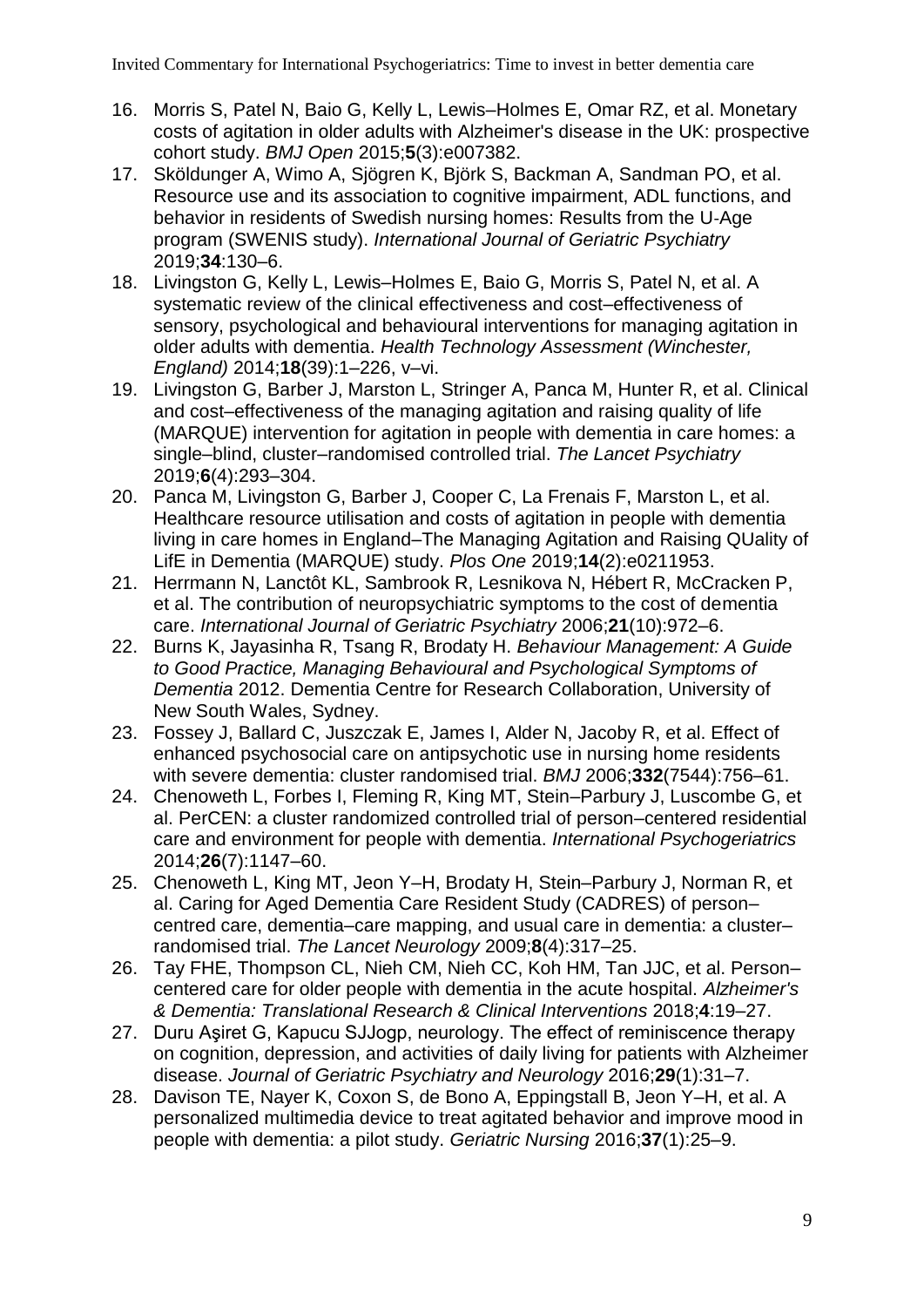- 29. Cancela JM, Ayán C, Varela S, Seijo MJJos, sport mi. Effects of a long–term aerobic exercise intervention on institutionalized patients with dementia. *Journal of Science and Medicine in Sport* 2016;**19**(4):293–8.
- 30. Clément S, Tonini A, Khatir F, Schiaratura L, Samson S. Short and longer term effects of musical intervention in severe Alzheimer's disease. *Music Perception: An Interdisciplinary Journal* 2012;**29**(5):533–41.
- 31. Raglio A, Bellandi D, Baiardi P, Gianotti M, Ubezio MC, Zanacchi E, et al. Effect of active music therapy and individualized listening to music on dementia: a multicenter randomized controlled trial. *Journal of the American Geriatrics Society* 2015;**63**(8):1534–9.
- 32. Mervin MC, Moyle W, Jones C, Murfield J, Draper B, Beattie E, et al. The Cost– Effectiveness of Using PARO, a Therapeutic Robotic Seal, to Reduce Agitation and Medication Use in Dementia: Findings from a Cluster–Randomized Controlled Trial. *JAMDA* 2018;**19**(7):619–22. e1.
- 33. Jøranson N, Pedersen I, Rokstad AMM, Ihlebaek C. Effects on symptoms of agitation and depression in persons with dementia participating in robot– assisted activity: a cluster–randomized controlled trial. *Journal of the American Medical Directors Association* 2015;**16**(10):867–73.
- 34. Low L–F, Brodaty H, Goodenough B, Spitzer P, Bell J–P, Fleming R, et al. The Sydney Multisite Intervention of LaughterBosses and ElderClowns (SMILE) study: cluster randomised trial of humour therapy in nursing homes. *BMJ Open* 2013;**3**(1):e002072.
- 35. Brodaty H, Low L–F, Liu Z, Fletcher J, Roast J, Goodenough B, et al. Successful ingredients in the SMILE study: resident, staff, and management factors influence the effects of humor therapy in residential aged care. *The American Journal of Geriatric Psychiatry* 2014;**22**(12):1427–37.
- 36. Ballard C, Orrell M, Sun Y, Moniz‐Cook E, Stafford J, Whitaker R, et al. Impact of antipsychotic review and non‐pharmacological intervention on health‐related quality of life in people with dementia living in care homes: WHELD—a factorial cluster randomised controlled trial. *International Journal of Geriatric Psychiatry* 2017;**32**(10):1094–103.
- 37. Lichtwarck B, Selbaek G, Kirkevold Ø, Rokstad AMM, Benth JŠ, Lindstrøm JC, et al. Targeted interdisciplinary model for evaluation and treatment of neuropsychiatric symptoms: a cluster randomized controlled trial. *The American Journal of Geriatric Psychiatry* 2018;**26**(1):25–38.
- 38. Wübker A, Zwakhalen SM, Challis D, Suhonen R, Karlsson S, Zabalegui A, et al. Costs of care for people with dementia just before and after nursing home placement: primary data from eight European countries. *The European Journal of Health Economics* 2015;**16**(7):689–707.
- 39. Jönsson L, Jönhagen ME, Kilander L, Soininen H, Hallikainen M, Waldemar G, et al. Determinants of costs of care for patients with Alzheimer's disease. *International Journal of Geriatric Psychiatry* 2006;**21**(5):449–59.
- 40. Lacey LA, Niecko T, Leibman C, Liu E, Grundman MJTjon, health, aging. Association between illness progression measures and total cost in Alzheimer's disease. *The Journal of Nutrition, Health & Aging* 2013;**17**(9):745–50.
- 41. Rattinger GB, Schwartz S, Mullins CD, Corcoran C, Zuckerman IH, Sanders C, et al. Dementia severity and the longitudinal costs of informal care in the Cache County population. *Alzheimer's & Dementia* 2015;**11**(8):946–54.
- 42. Mintzer JE, Colenda C, Waid LR, Lewis L, Meeks A, Stuckey M, et al. Effectiveness of a continuum of care using brief and partial hospitalization for agitated dementia patients. *Psychiatric Services* 1997;**48**(11):1435–9.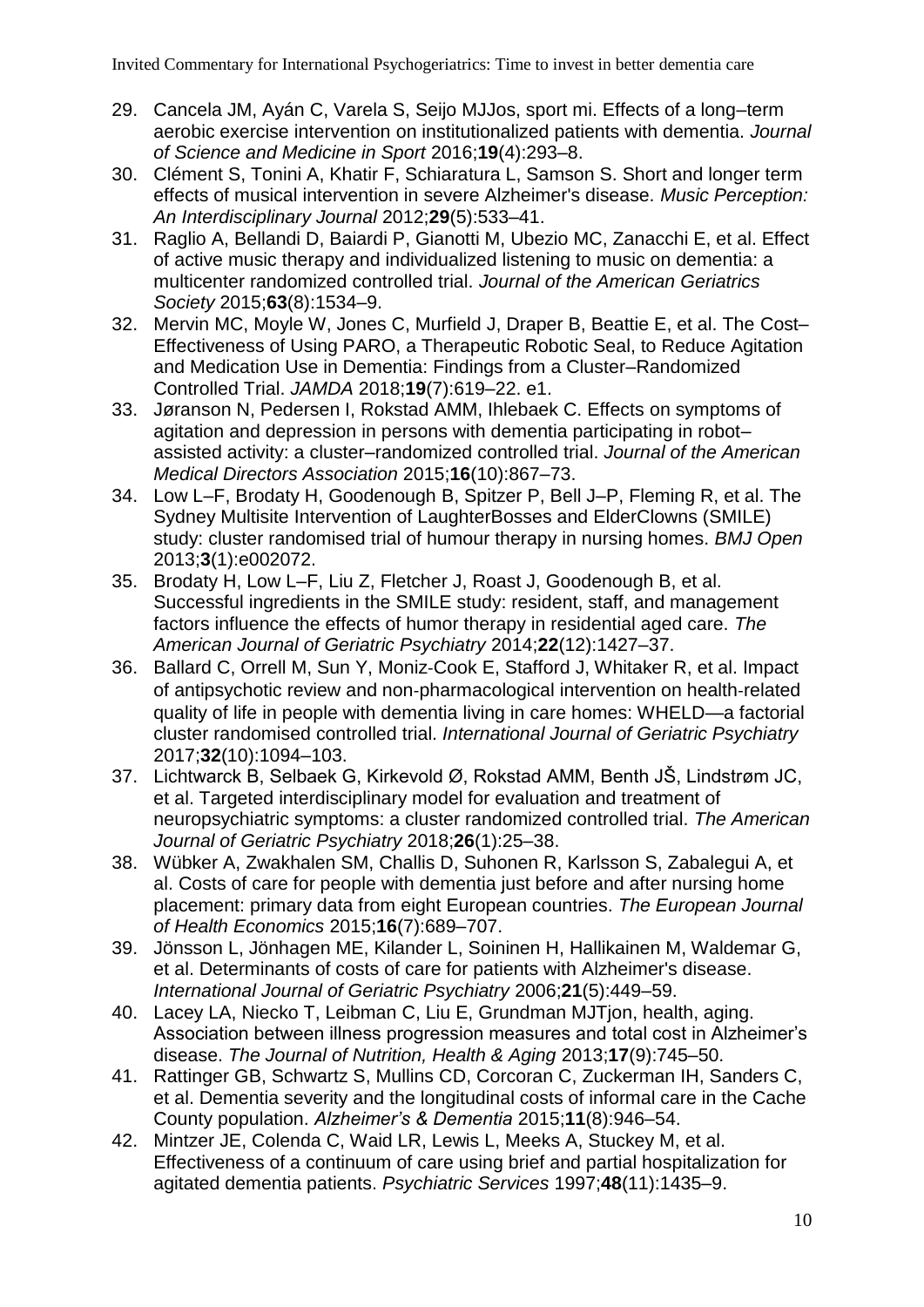- 43. Norman R, Haas M, Chenoweth L, Jeon Y–H, King M, Brodaty H, et al. Dementia Care Mapping and Patient–Centred Care in Australian residential homes: An economic evaluation of the CARE Study, *CHERE Working Paper 2008/4*. 2008.
- 44. Fenwick E, O'Brien BJ, Briggs A. Cost-effectiveness acceptability curves–facts, fallacies and frequently asked questions. *Health Economics* 2004;**13**(5):405–15.
- 45. D'Amico F, Rehill A, Knapp M, Lowery D, Cerga‐Pashoja A, Griffin M, et al. Cost‐effectiveness of exercise as a therapy for behavioural and psychological symptoms of dementia within the EVIDEM‐E randomised controlled trial. *International Journal of Geriatric Psychiatry* 2016;**31**(6):656–65.
- 46. Vroomen JM, Bosmans JE, Eekhout I, Joling KJ, van Mierlo LD, Meiland FJ, et al. The cost–effectiveness of two forms of case management compared to a control group for persons with dementia and their informal caregivers from a societal perspective. *Plos One* 2016;**11**(9):e0160908.
- 47. Lin LC, Yang MH, Kao CC, Wu SC, Tang SH, Lin JG. Using acupressure and Montessori‐based activities to decrease agitation for residents with dementia: a cross‐over trial. *Journal of the American Geriatrics Society* 2009;**57**(6):1022–9.
- 48. Buettner L, Ferrario J. Therapeutic recreation–nursing team: A therapeutic intervention for nursing home residents with dementia. *Annual in Therapeutic Recreation* 1998;**7**:21–8.
- 49. Lin Y, Chu H, Yang CY, Chen CH, Chen SG, Chang HJ, et al. Effectiveness of group music intervention against agitated behavior in elderly persons with dementia. *International Journal of Geriatric Psychiatry*. 2011;**26**(7):670–8.
- 50. Yang MH, Wu SC, Lin JG, Lin LC. The efficacy of acupressure for decreasing agitated behaviour in dementia: a pilot study. *Journal of Clinical Nursing* 2007;**16**(2):308–15.
- 51. McCallion P, Toseland RW, Freeman K. An evaluation of a family visit education program. *Journal of the American Geriatrics Society* 1999;**47**(2):203– 14.
- 52. Deudon A, Maubourguet N, Gervais X, Leone E, Brocker P, Carcaillon L, et al. Non-pharmacological management of behavioural symptoms in nursing homes. *International Journal of Geriatric Psychiatry* 2009;**24**(12):1386–95.
- 53. Principles for the development of NICE guidance: Social Value Judgements. 2008; *National Institute for Health and Care Excellence*, London.
- 54. Romeo R, Zala D, Knapp M, Orrell M, Fossey J, Ballard CJA, et al. Improving the quality of life of care home residents with dementia: Cost–effectiveness of an optimized intervention for residents with clinically significant agitation in dementia. *Alzheimer's & Dementia* 2018;**15**:282–91.
- 55. Appelhof B, Bakker C, de Vugt ME, Zwijsen SA, Smalbrugge M, Teerenstra S, et al. Effects of a multidisciplinary intervention on the presence of neuropsychiatric symptoms and psychotropic drug use in nursing home residents withyoung-onset dementia: Behavior and Evolution of Young-Onset Dementia Part 2 (BEYOND-II) Study. *The American Journal of Geriatric Psychiatry* 2019;**27**(6):581-9.
- 56. van Duinen-van den IJssel JCL, Bakker C, Smalbrugge M, Zwijsen SA, Adang E, Appelhof B, et al. Cost-consequence analysis of an intervention for the management of neuropsychiatric symptoms in young-onset dementia: Results from the BEYOND-II study. *International Journal of Geriatric Psychiatr*y 2020;**35**(1):131-137.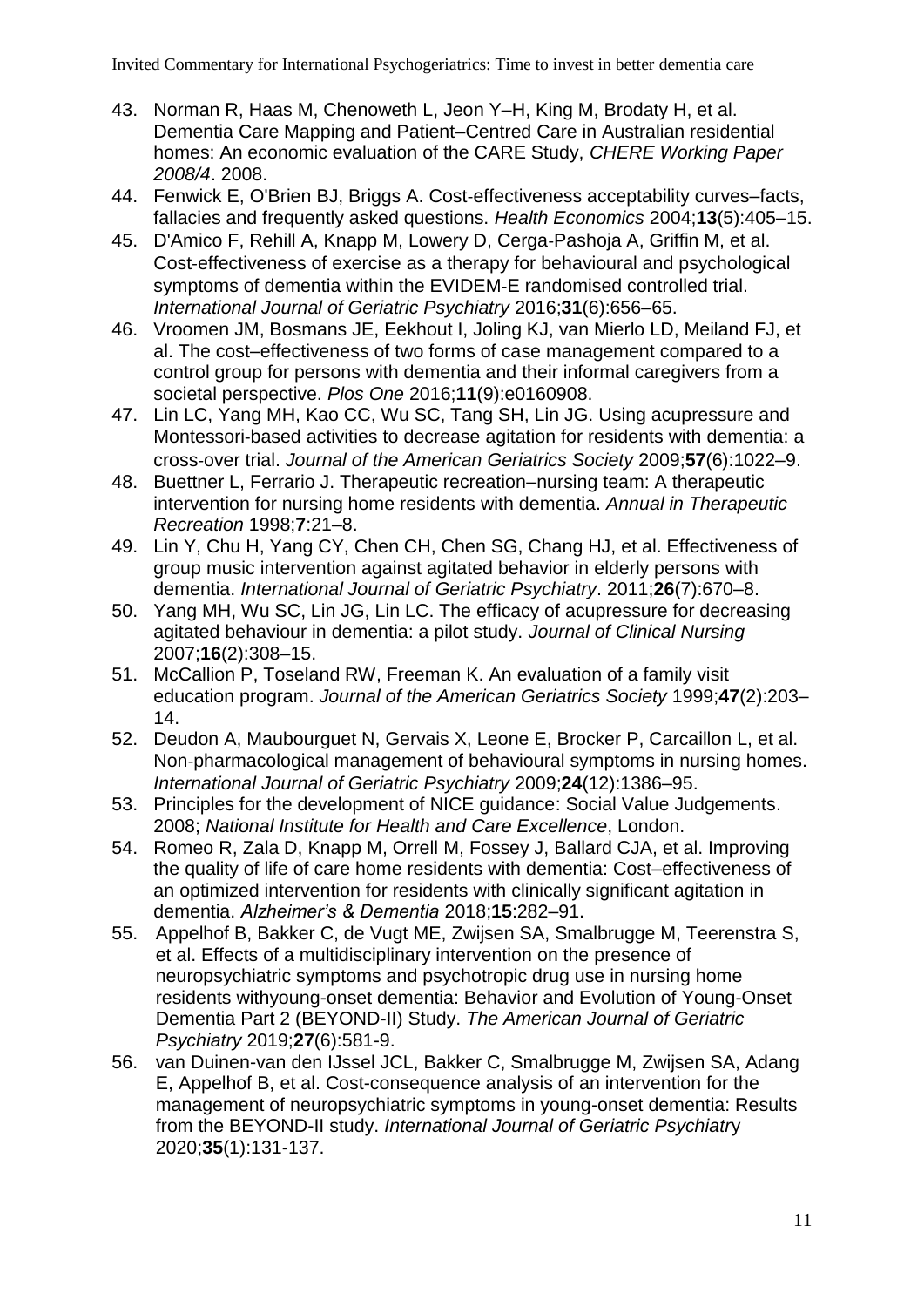Invited Commentary for International Psychogeriatrics: Time to invest in better dementia care

57. Knapp M, Iemmi V, Romeo R. Dementia care costs and outcomes: a systematic review. *International Journal of Geriatric Psychiatry* 2013;**28**(6):551–61.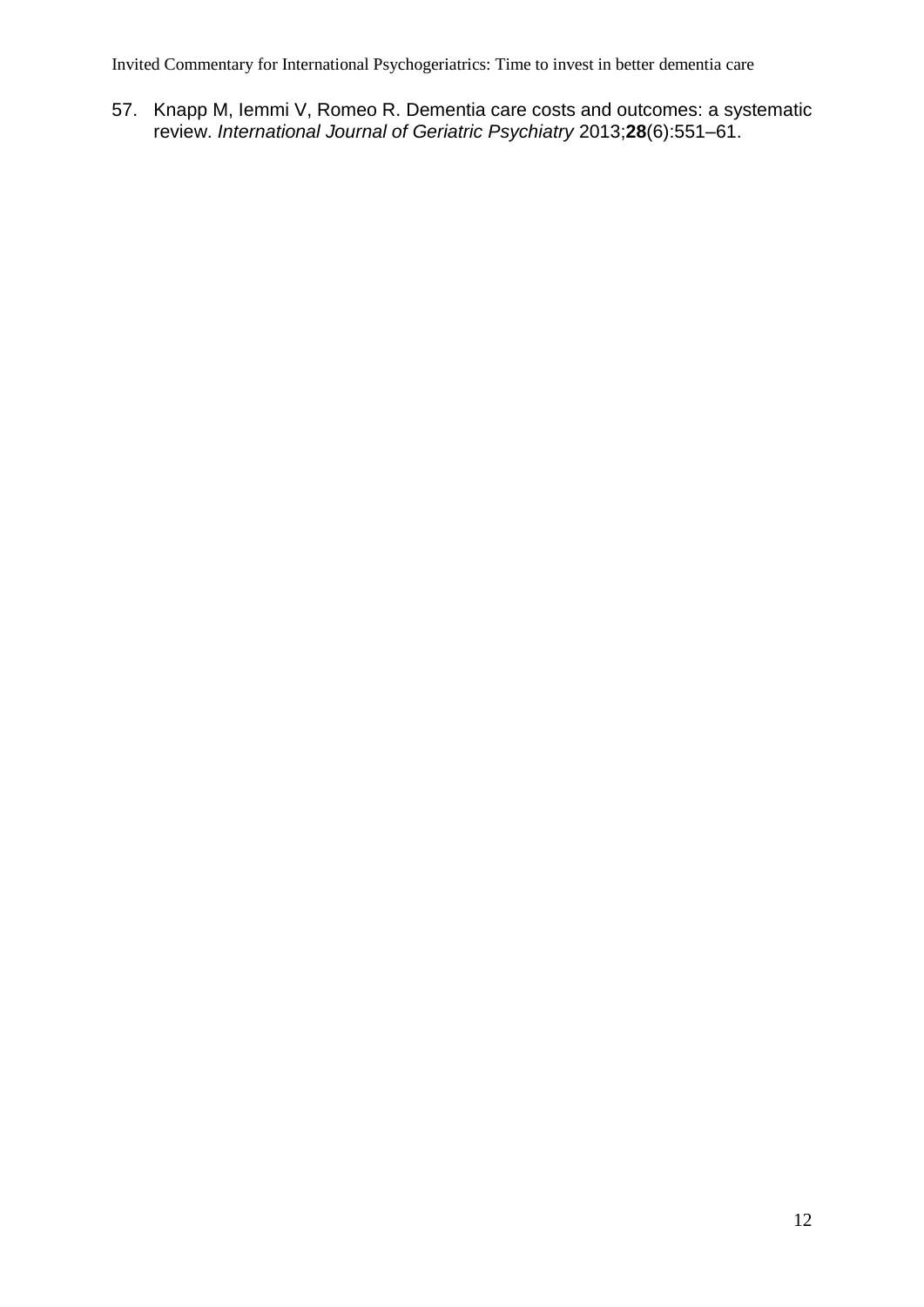| Authors, year,<br>country                                                | Setting, study type,<br>number of participants<br>(N)                                                                                                     | BPSD,<br>measure                                        | BPSD cost (\$ per<br>unit or predictor %)                                                                                                 |
|--------------------------------------------------------------------------|-----------------------------------------------------------------------------------------------------------------------------------------------------------|---------------------------------------------------------|-------------------------------------------------------------------------------------------------------------------------------------------|
| Herrmann et al.,<br>2006, USA <sup>21</sup>                              | Community setting.1-<br>year prospective study,<br>$N = 500$                                                                                              | Agitation, NPI                                          | 1-point change<br>associated with<br>2.3% increase in<br>total costs. (1-point<br>$increase = $30 per$<br>month (95% CI:<br>$$19 - $41$ ) |
| Jönsson et al.,<br>2006, Sweden,<br>Finland and<br>Denmark <sup>39</sup> | Community setting.<br>$N = 272$<br>(Costs analysis, N=<br>208)                                                                                            | Agitation, NPI                                          | 1-point change<br>associated with 8%<br>increase in total<br>costs                                                                        |
| Gustavsson et al.,<br>2011, Sweden <sup>14</sup>                         | Community and<br>residential setting.<br>$N=1,222$                                                                                                        | Agitation, NPI                                          | 1-SD increase<br>translated to 8%<br>increase in costs<br>(community setting)                                                             |
| Lacey et al., 2013,<br>ADNI study, Ireland<br>& USA <sup>40</sup>        | Community setting.<br>Longitudinal observation<br>study,<br>$N = 138$                                                                                     | Agitation, NPI                                          | 1-point change<br>associated with<br>1.62% increase in<br>total costs                                                                     |
| Rattinger et al.,<br>2015, USA <sup>41</sup>                             | Community setting.<br>Longitudinal prospective<br>study, N=287                                                                                            | Agitation, NPI                                          | 1-point change<br>associated with 2%<br>increase in informal<br>costs                                                                     |
| Wübker et al., 2015,<br>Spain, Germany &<br>France <sup>38</sup>         | Community and<br>residential setting<br>(community group 'at<br>risk'). Prospective<br>cohort study, N=2,014<br>(Community, N=1,048)                      | Agitation,<br>apathy &<br>hallucinations,<br><b>NPI</b> | 1-SD increase<br>translated to 8.8%<br>increase in costs<br>(community setting)                                                           |
| Costa et al., 2018, 8<br>European countries <sup>15</sup>                | Community (homecare)<br>and residential care<br>(institutional long-term<br>care) setting. Cross-<br>sectional study,<br>N=1,997 (Community,<br>$N=1,217$ | Agitation, NPI                                          | 17% increase in<br>informal care costs<br>(community setting)                                                                             |

Table 1: Studies that have costed individual BPSD in different parts or the world.

*Abbreviations: NPI, neuropsychiatric inventory; SD, standard deviation.*